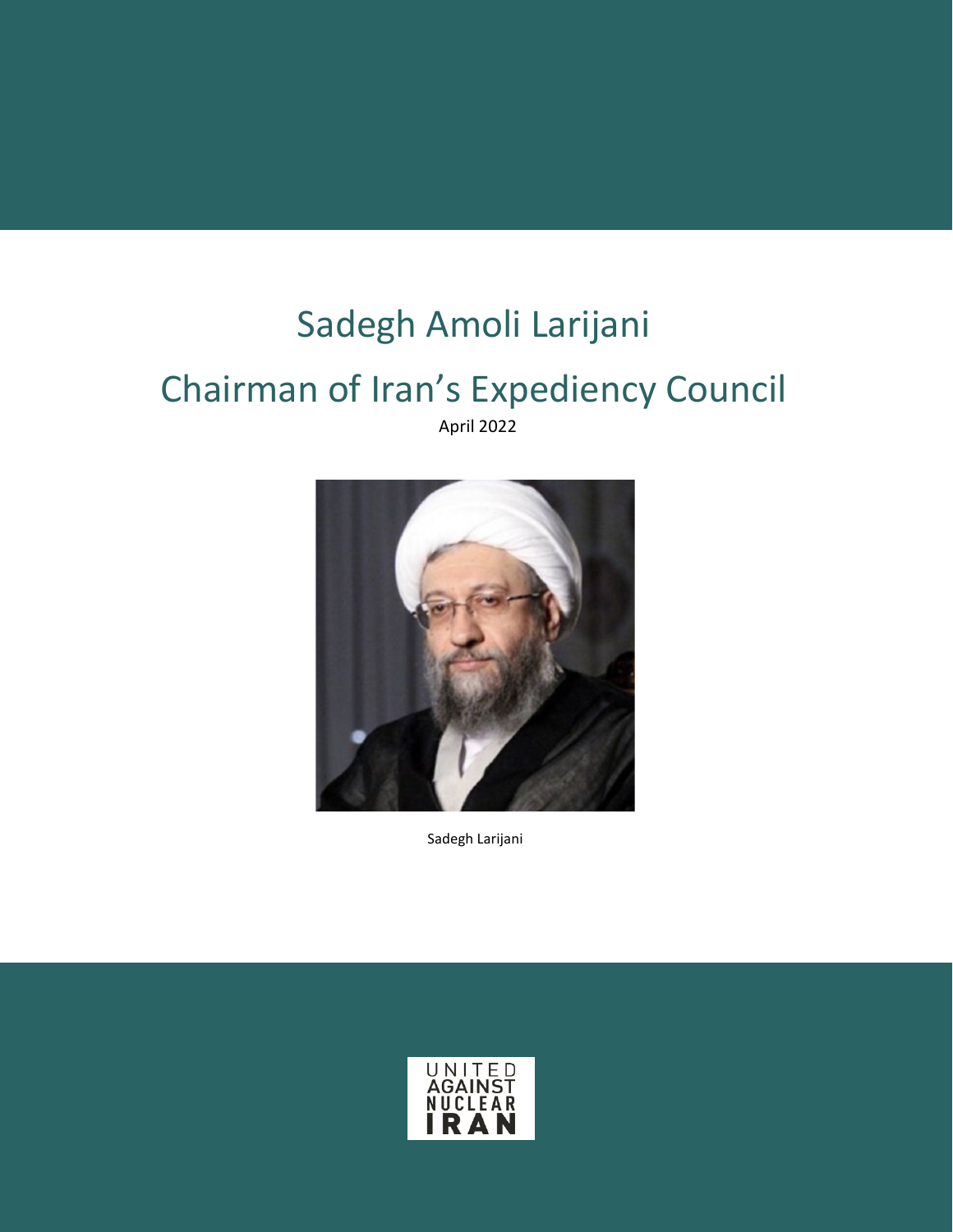

# **Table of Contents**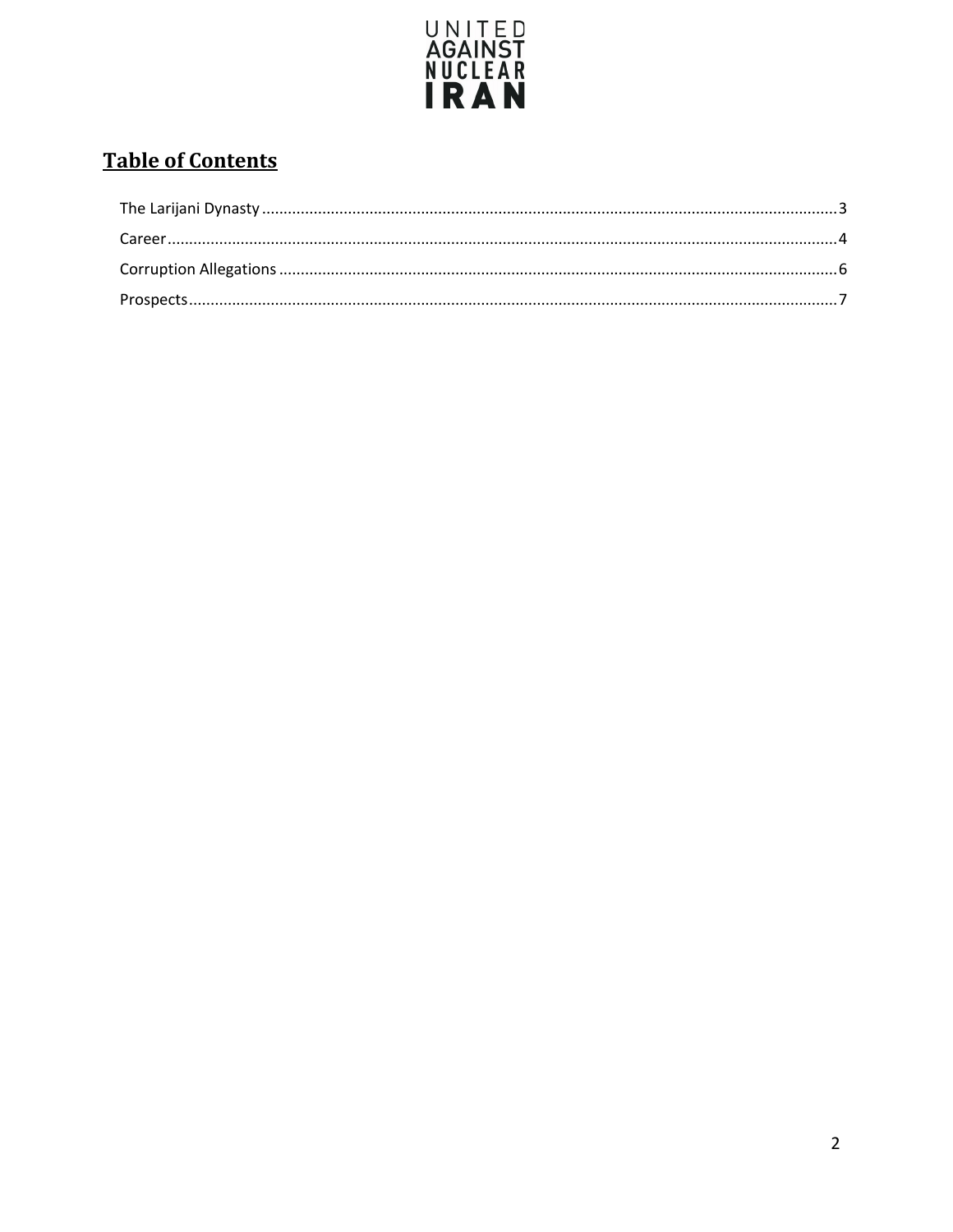

#### **Sadegh Amoli Larijani**

Sadegh Larijani's career in Iranian politics includes a decade as head of the judiciary (2009-2019); multiple election victories for the Assembly of Experts; membership on the Guardian Council, which ended abruptly in 2021; and his current chairmanship of the Expediency Council. Given his extensive knowledge of Islamic jurisprudence and administrative experience, he had been viewed by observers as a possible successor to the supreme leader of Iran. However, corruption allegations following the end of his career in the judiciary and the marginalization of the Larijani dynasty in Iranian politics have reduced his standing.

# <span id="page-2-0"></span>**The Larijani Dynasty**

Sadegh Larijani was the son of Grand Ayatollah Mirza Hashem Amoli and is the brother of former Speaker of Parliament Ali Larijani, and former Iranian Deputy Foreign Minister and Secretary-General of Iran's High Council for Human Rights Mohammad-Javad Larijani. The youngest brother in the family, he was born in the holy Iraqi city of Najaf in 1960 and moved to Iran when he was one year old. Larijani's family played no role in the 1979 Islamic Revolution, as his father practiced a school of Islamic thinking that abstained from politics. His father-in-law, Grand Ayatollah Hossein Khorasani, [is believed to have opposed](https://www.pbs.org/wgbh/pages/frontline/tehranbureau/2009/08/nepotism-the-larijani-dynasty.html) the Iranian clergy's decision to promote Ali Khamenei as a *marja' taghlid* (source of emulation) in the nineties. Nevertheless, Larijani ascended to prominence in Iranian politics with the blessing of the supreme leader. The Larijani family held a considerable amount of power within the complex Iranian political system for years.



Left to Right: Sadegh Larijani; Hassan Rouhani; Ali Larijani; and Hassan Khomeini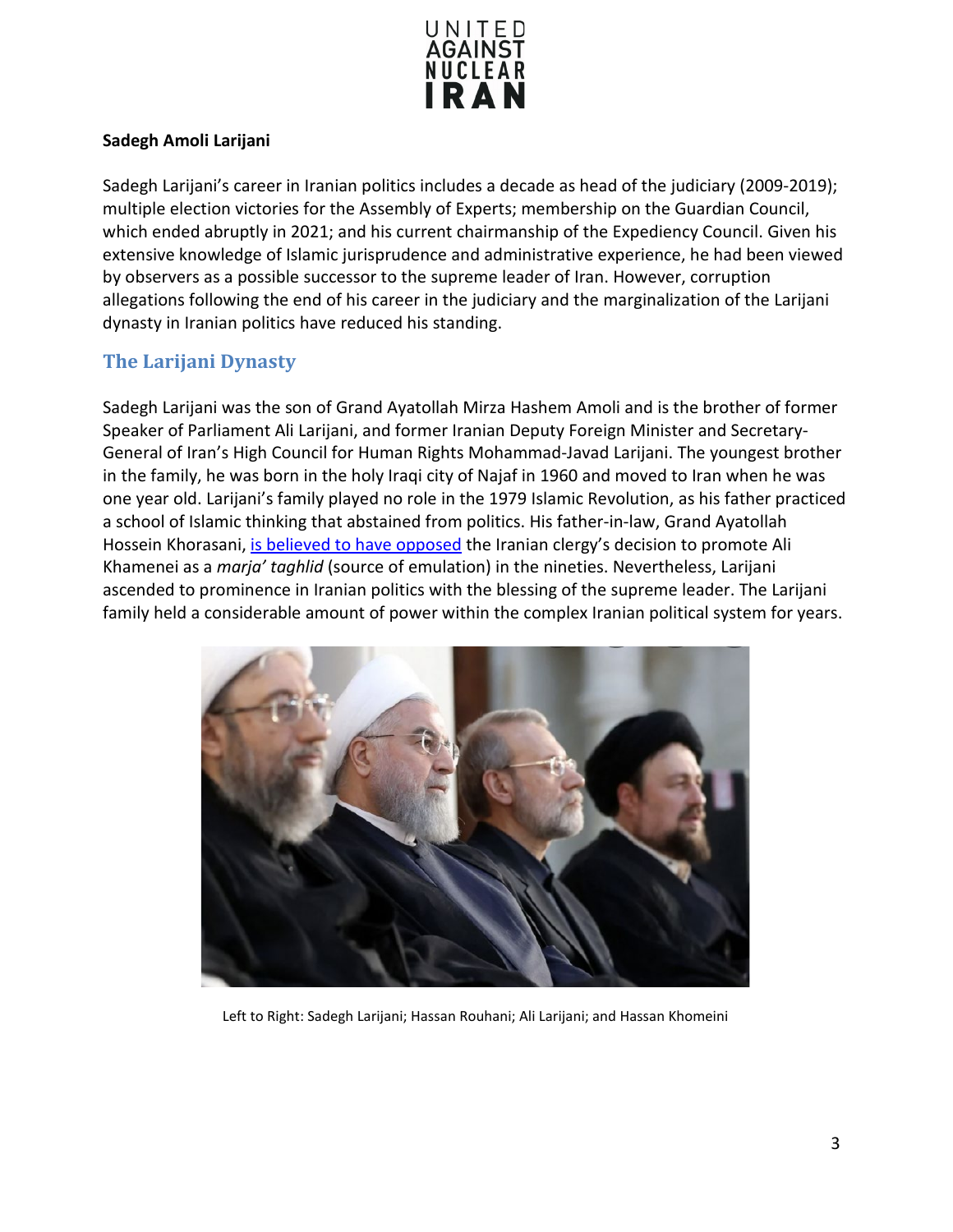

### <span id="page-3-0"></span>**Career**

Larijani began his political career in the late nineties when he was elected to the Assembly of Experts to represent the Mazandaran province. He would, therefore, serve on the body that is constitutionally tasked with selecting the next supreme leader and supervising the incumbent's performance. In 2001, Supreme Leade[r Ayatollah Ali Khamenei](https://www.unitedagainstnucleariran.com/ayatollah-ali-khamenei) appointed Larijani to the powerful Guardian Council, which determines who can run for legislative and presidential elections and whether parliamentary laws are consistent with Twelver-Shia religious teachings and the [Khomeinist doctrine.](https://www.counterextremism.com/khomeinism)

Iran's supreme leader then tapped Sadegh Larijani to replace Mahmoud Hashemi Shahroudi as judiciary chief of Iran in August 2009, as discontent with the way Shahroudi handled members of the opposition rose following the Green Movement protests. Their terms in office were some of the darkest periods for Iranian human rights, as the leadership sought to consolidate power in the aftermath of the contested 2009 reelection of then-President Mahmoud Ahmadinejad.

Larijani then presided over [the mass trial of one-hundred opposition figures](http://edition.cnn.com/2009/WORLD/meast/08/15/iran.judiciary.chief/index.html) who disputed the 2009 presidential election. A hardline conservative himself, he publicly denounced more moderate political figures, and oversaw the prosecution of political activists. The U.S. government sanctioned Larijani in 2018 and explained in [a press release](https://home.treasury.gov/news/press-releases/sm0250) that he had overseen "the execution of individuals who were juveniles at the time of their crime and the torture or cruel, inhumane, and degrading treatment or punishment of prisoners in Iran, including amputations." The judiciary targeted the family members of political activists. For example, the daughter of the chief of staff of presidential candidate Mir-Hossein Mousavi's campaign, Atefeh Emam, was *imprisoned and* [pressured](https://www.huffpost.com/entry/unforgivable-crimes-in-ir_b_278836) into making a confession to implicate her father. By some accounts, over 100 activists [were killed](https://www.youtube.com/watch?v=IzhTLhfDKEk) in connection with the presidential elections.

Larijani also [declined to use the powers of his office](https://iranwire.com/en/features/64951) in the judiciary to counter the Guardian Council's decree that only Muslims can run in elections for majority-Muslim communities, which it passed to prevent a Zoroastrian, Sepanta Niknam, from serving in the city council in Yazd.



Ebrahim Raisi (left) pictured with Sadegh Larijani (right)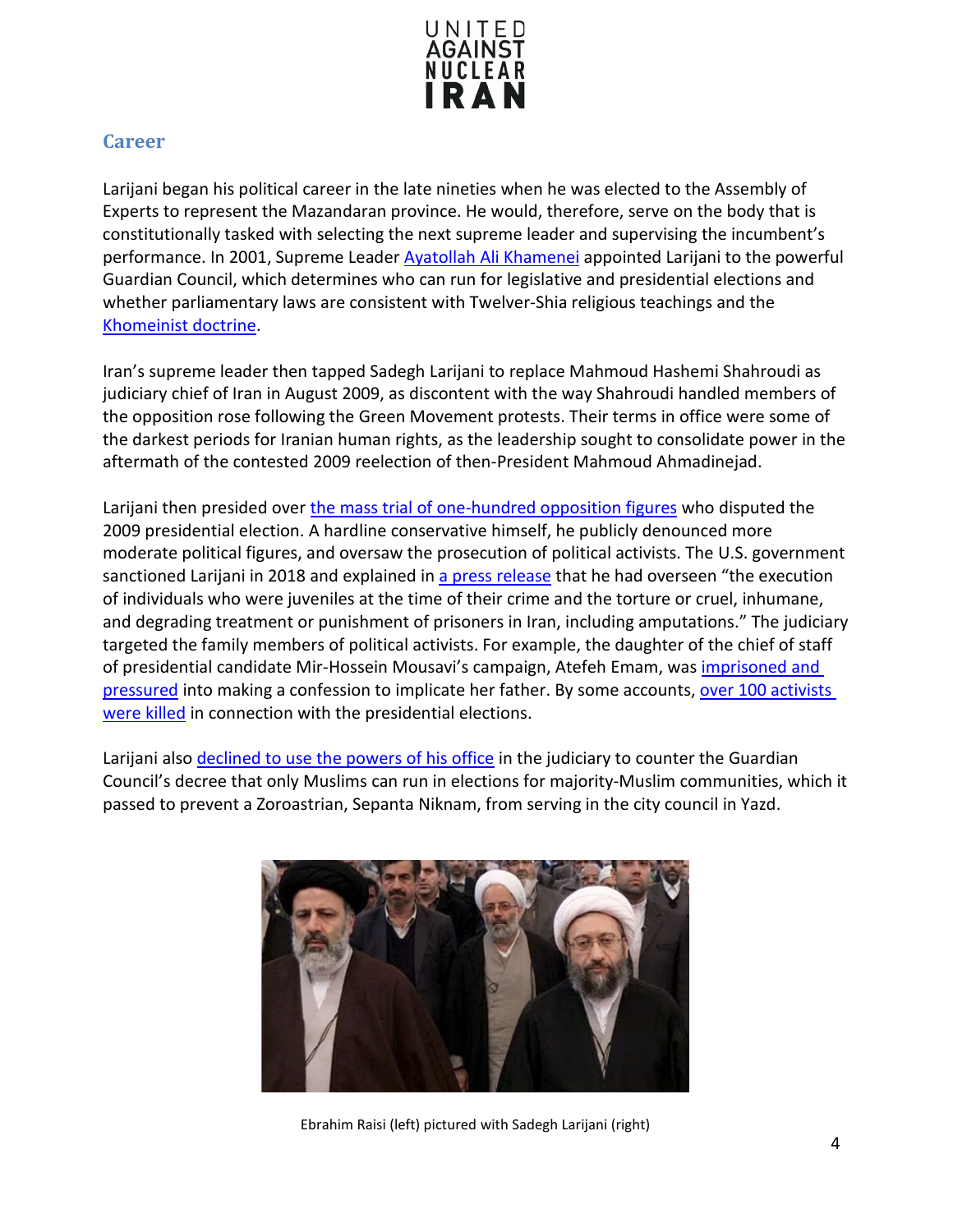

Shortly before [Ebrahim Raisi w](https://www.unitedagainstnucleariran.com/ebrahim-raisi-president-of-iran)as chosen to take up the mantel of judiciary chief in 2019, the supreme leader [appointed Larijani](https://www.reuters.com/article/us-iran-politics-larijani/hardline-cleric-larijani-named-to-head-powerful-iran-body-idUSKCN1OT0J1) to chair the Expediency Council in December 2018 when Ayatollah Mahmoud Hashemi Shahroudi, the incumbent chairman, died. In this respect, Larijani replaced Shahroudi in two positions—as chief justice and now as chairman of the Expediency Council. The Expediency Council, an unelected body, is intended to advise the supreme leader and resolve disputes between parliament and the Guardian Council. In this new role, Larijani increased his control over the institution. With the approval of the supreme leader, [he appointed](https://en.mehrnews.com/news/178844/Zolghadr-appointed-as-new-Expediency-Council-secretary) Brigadier General Mohammad Bagher Zolghadr as his secretary, after the longstanding former secretary, Mohsen Rezaei, was elevated to the position of vice president for economic affairs in the Raisi administration. A former chief of the [Islamic Revolutionary Guard Corps'](https://www.unitedagainstnucleariran.com/report/irgc-islamic-revolutionary-guard-corps) (IRGC) Joint Staff and a onetime deputy of Larijani when he was chief justice, Zolghadr is poised to exert significant influence over the institution in favor of Larijani, while also appeasing government hardliners who seemed eager to unseat Larijani.

As chairman of the Expediency Council, Larijani may have to continue to deal with the fate of the Financial Action Task Force (FATF) action plan reforms. When Rouhani was president, his government [submitted four bills](https://www.timesofisrael.com/iran-approves-bill-targeting-money-laundering-terror-financing/) on money laundering and terrorism financing to parliament for their approval, hoping to comply with the FATF's action plan, which would result in Iran's removal from its blacklist of jurisdictions in which terror financing and money laundering risks run high. Iranian officials viewed Rouhani's anti-terrorism bills as being [linked to the nuclear negotiations](https://www.aljazeera.com/news/2021/3/3/irans-fatf-debate-heats-up-as-nuclear-deal-remains-in-limbo) in Vienna. Lawmakers subsequently approved the bills, but the Guardian Council rejected some of them, which put the remaining bills' fate in the hands of the Expediency Council. While previously advocating in their support, Larijani, as chairman of the Expediency Council, [shifted toward the](https://www.al-monitor.com/originals/2019/06/iran-judiciary-expediency-council-sadegh-amoli-larijani.html)  [hardline position](https://www.al-monitor.com/originals/2019/06/iran-judiciary-expediency-council-sadegh-amoli-larijani.html) and reportedly removed the bills from the top of the agenda, with only a month left to comply with the FATF's action plan demands. As of early 2022, there has been no movement. But if there is a return to the Iran nuclear deal, the FATF file may resurface at the Expediency Council.



Iran's Supreme Leader Ayatollah Khamenei (left) pictured with Sadegh Larijani (right)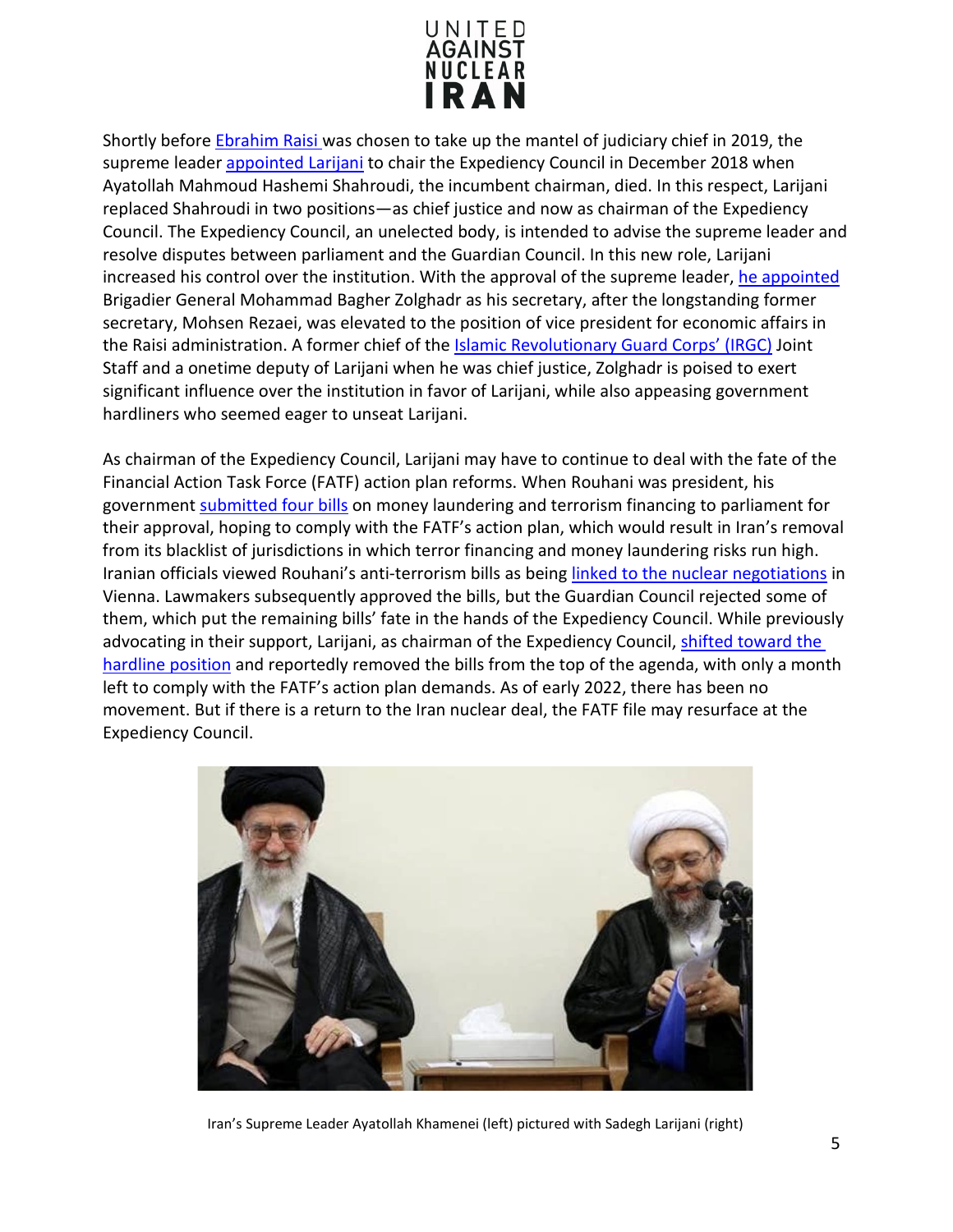

In September 2021, Larijan[i abruptly resigned](https://english.aawsat.com/home/article/3173426/larijani-resigns-iran%E2%80%99s-guardian-council) from the Guardian Council upon its decision to bar his brother, Ali Larijani, along with other more pragmatic candidates, from running in the presidential election. In Larijani's view, the intelligence agencies had a hand in the decision. But according to a letter sent to Ali from the Guardian Council, he was disqualified because of his politics. The secretary of the Guardian Council, Ahmad Jannati, [reportedly](https://iranwire.com/en/politics/71007) wrote that Ali was too closely involved with the Rouhani government, which negotiated the Joint Comprehensive Plan of Action (JCPOA). Another factor in the decision was the fact that his daughter, Fatemeh, has lived in the U.S. and has worked as a doctor in Ohio.

Larijani rose in Iranian politics as a loyal lieutenant of the supreme leader. On one occasion, he even [warned President Rouhani](https://www.aa.com.tr/en/politics/iran-president-warned-against-opposing-supreme-leader/570038) against voicing opposition against Ayatollah Khamenei. Further privileging the supreme leader, he once [said](https://www.pbs.org/wgbh/pages/frontline/tehranbureau/2009/08/nepotism-the-larijani-dynasty.html) that "votes do not bestow legitimacy upon the government." This opinion is consistent with state doctrine, known as *[Velayat-e faqih](https://www.britannica.com/place/Iran/Government-and-society#ref783951)* ("Guardianship of the Juror"), which places ultimate political authority with a preeminent religious leader to be selected by the Assembly of Experts based on his "personal piety, expertise in Islamic law, and political acumen." These views earned him the grace of the supreme leader and reactionary clerics like the late Ayatollah Mohammad Yazdi, a former chief justice himself, who would later turn against Larijani. Yazd[i attacked](https://iranwire.com/en/features/66242) Larijani in public statements just as he was stepping down from his post at the judiciary amid corruption allegations.

### <span id="page-5-0"></span>**Corruption Allegations**

Larijani left the office of judiciary chief amid turmoil. After stepping down from the judiciary in 2019, not only was Larijani publicly censured for silencing critics of the regime, but he also became the focus of his successor and future president Ebrahim Raisi's anti-corruption probe, with his former deputy, Akbar Tabari, [being arrested.](https://www.rferl.org/a/iran-larijani-judiciary-chief-corruption-attack/30127184.html) Tabari wa[s sentenced to thirty-one years](https://english.alarabiya.net/News/middle-east/2020/09/12/Iran-ex-judiciary-official-gets-31-years-in-prison-for-graft-) in prison for allegedly "setting up and heading a bribery network." Some analyst[s view](https://www.rferl.org/a/iran-larijani-judiciary-chief-corruption-attack/30127184.html) the probe as a means of undermining Larijani's reputation and thereby impeding his chances of becoming the next supreme leader. Raisi, who led the probe as judiciary chief, is also a possible successor to the supreme leader.



Sadegh Larijani (right) pictured with his deputy, Akbar Tabari (left)